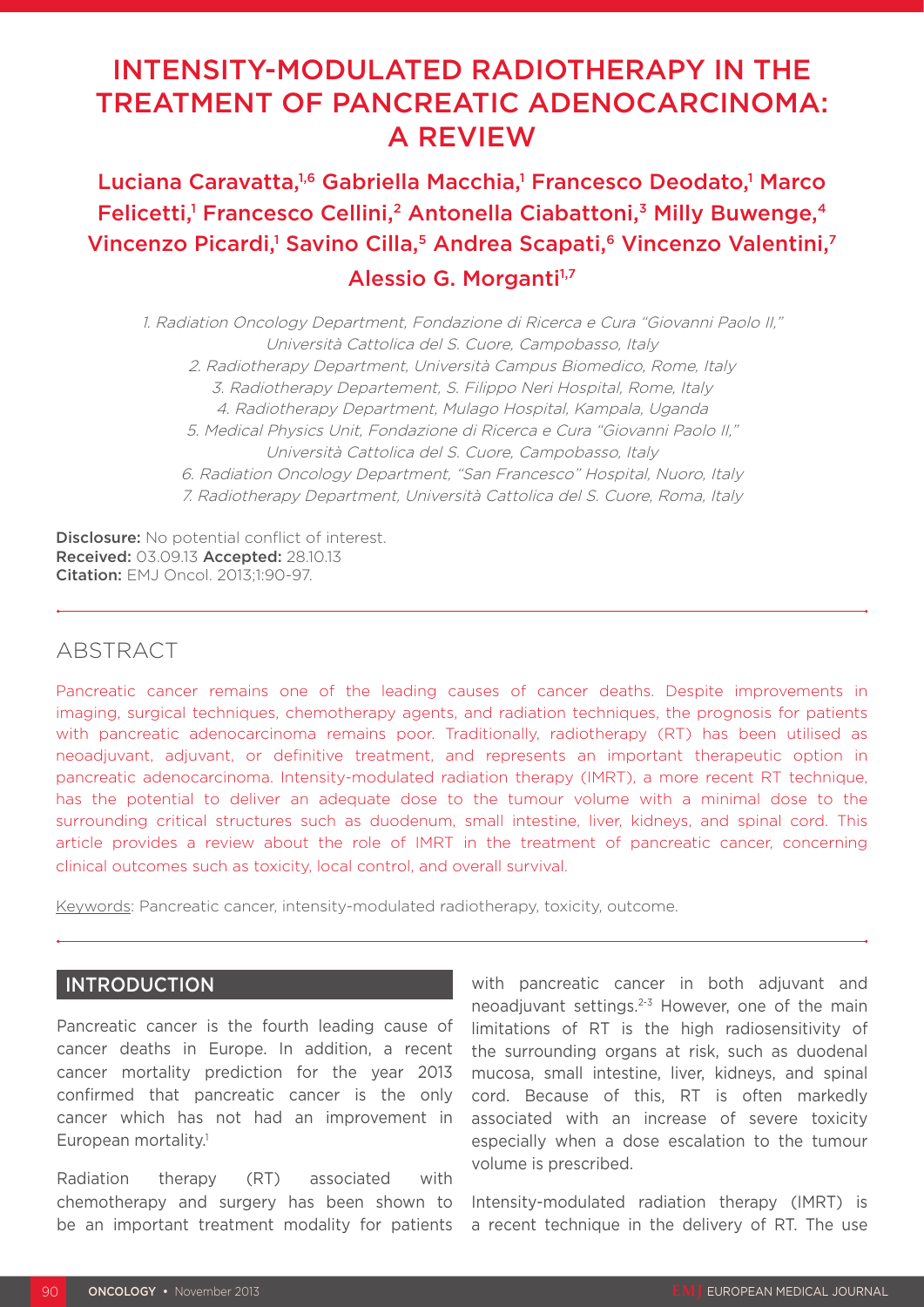of IMRT is increasingly aimed at generating a more conformal coverage to the tumour volume compared to standard techniques, while maximising the sparing of normal and surrounding critical tissues.

In an aim to investigate the current clinical role of IMRT in the treatment of pancreatic carcinoma, a review of recently published literature was performed.

## RESULTS

Clinical trials between 2001 and 2013 have been selected, analysed, and reported (Table 1, 2, and 3). Only studies investigating clinical outcomes by the use of IMRT for adjuvant and/or locally advanced pancreatic cancer treatment have been included. Studies evaluating only dosimetric parameters have been excluded.

#### Conventional Fractionated Radiotherapy

The clinical advantage of conventional fractionated IMRT was shown in some retrospective analysis (Table 1). Compared with conformal RT, IMRT was able to reduce the mean dose to the liver, kidneys, stomach, and small bowel, in 25 patients.4 80% of patients experienced Grade ≤2 acute upper gastrointestinal (GI) toxicity. At a median follow-up of 10.2 months, no local failure was noted compared with resected patients. The median survival and distant metastasis-free survival of the 24 patients with adenocarcinoma was 13.4 and 7.3 months respectively. Late liver Grade 4 toxicity occurred in 1/14 patients with a follow-up over 6 months.

Yovino S et al.<sup>5</sup> revised data from 46 patients with pancreatic/ampullary cancer treated with concurrent 5-fluorouracil (FU) and IMRT. Rates of acute GI toxicity for this series of patients were compared with those from RTOG 97- 04,<sup>6</sup> treated with three-dimensional conformal techniques. Patients receiving IMRT showed a significant reduction in the incidence of Grade 3-4 nausea and vomiting (0% versus 11%, p=0.024) and diarrhoea (3% versus 18%, p=0.017).

Patterns of first failure were analysed by the same authors in the following study of 71 patients treated with adjuvant IMRT and concurrent chemotherapy.7 At median follow-up of 24 months, the local failure rate was 69%. Distant metastases, predominantly in the liver, were the

most frequent failure pattern (49%). 14 patients (19%) developed locoregional failure. Median overall survival (OS) was 25 months.

Abelson JA et al.8 reviewed data of 47 patients (29=resected; 18=unresectable) treated by IMRT plus concurrent 5-FU. Four patients (9%) developed Grade ≥3 acute toxicity, and four (9%) developed Grade 3 late toxicity. For adjuvant patients (median survival=1.7 years), the 1 and 2-year OS rate was 79% and 40%, respectively. The 1 and 2-year recurrence-free survival (RFS) rates were 58% and 17%; local-regional control (LRC) rates were 92% and 80%, respectively. For unresectable patients, the 1-year OS, RFS, and LRC rates were 24%, 16%, and 64%, respectively, with a median OS of 7.7 months.

Image-guided radiotherapy (IGRT) offers the possibility of safe margin reduction to generate the planning target volume (PTV) given the reduced interfraction movement through daily imaging. The combination of daily imaging to the steep dose gradient of IMRT may potentially further improve the toxicity of abdominal irradiation. The use of IG-IMRT was investigated in a retrospective analysis of 41 patients, conducted to evaluate the feasibility of ultrasound-based IG-IMRT.<sup>9</sup> Upper GI toxicity Grade ≤2 occurred in 38 patients (92.7%) and lower GI toxicity Grade ≤2 in 39 patients (95.1%). Upper GI Grade 3 toxicity was reported in three patients (7.3%) whereas Grade 4 lower GI toxicity in two patients (4.9%). Mean daily imageguidance corrective shifts were less than 10 mm in all directions, supporting the conclusion that a safety margin reduction and a moderate dose escalation should be afforded by implementation of IG-IMRT.

Trials investigating the role of IMRT with conventional fractionation and concurrent molecular targeted therapy were also conducted (Table 1). In a prospective dose de-escalation trial, patients with resected pancreatic adenocarcinoma received erlotinib and capecitabine concurrently with IMRT.10 13 patients were enrolled in two dose levels: erlotinib 150 mg and capecitabine 1600 mg/m2 without interruption (DL 1) and erlotinib 100 mg and capecitabine 1600 mg/m2, Monday to Friday (DL-1). Six of the seven evaluable patients at DL-1 required treatment interruption or dose reduction and four completed planned treatment.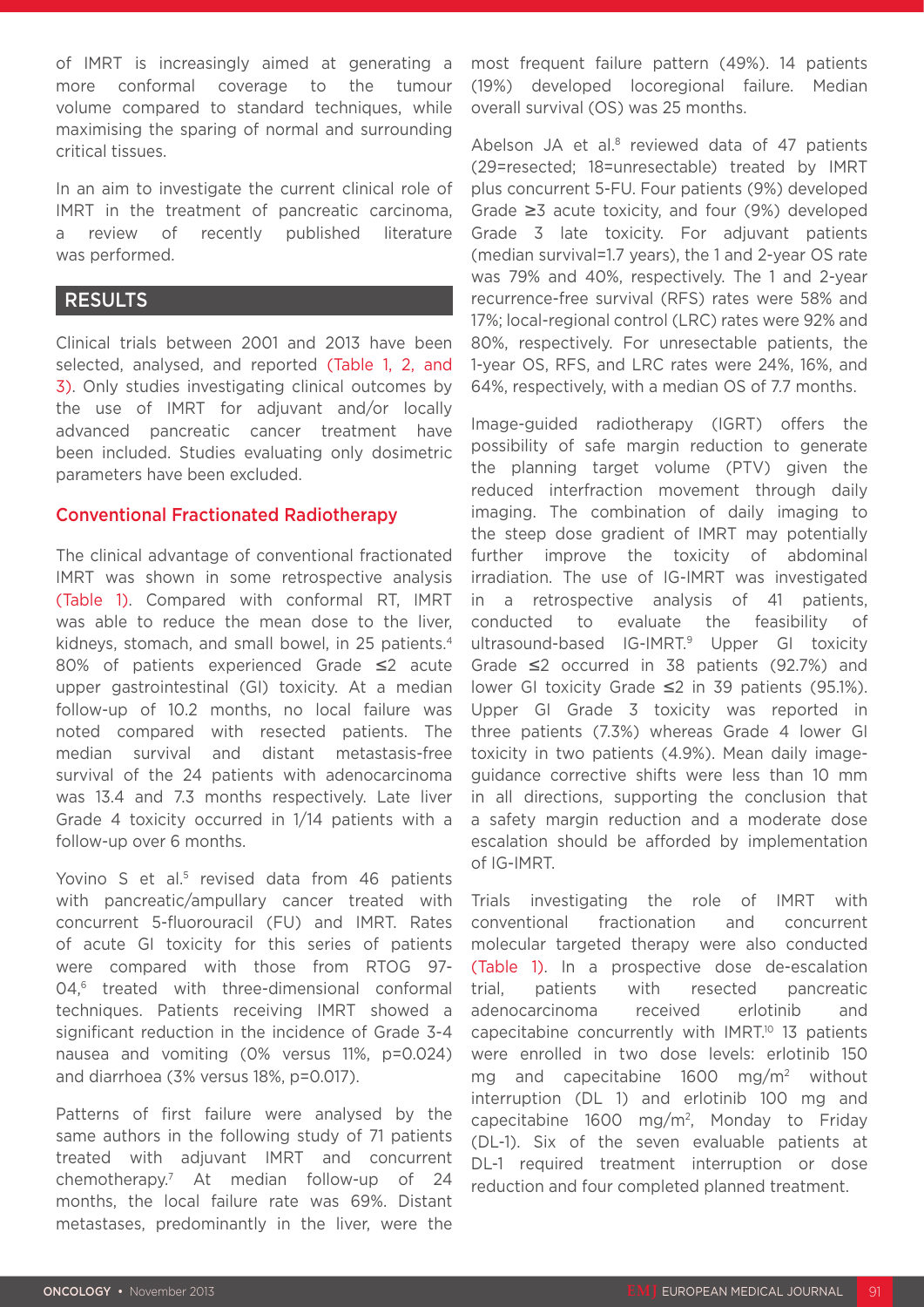| Late<br>Toxicities<br>$\geq 3(%)$                                                     | Liver                                                                            | $\overline{\circ}$ 4                 | $\overline{\circlearrowleft}$ $\,\rightharpoonup$ | $\overline{\circ}$ ග                                                  | $\frac{S}{S}$                                         | $\overline{\circ}$ $\circ$                              | $\frac{\omega}{2}$                                                      |
|---------------------------------------------------------------------------------------|----------------------------------------------------------------------------------|--------------------------------------|---------------------------------------------------|-----------------------------------------------------------------------|-------------------------------------------------------|---------------------------------------------------------|-------------------------------------------------------------------------|
| (%)<br>OS                                                                             | Overall:<br>Ty: 35<br>2y: 22<br>2y: 50<br>2y: 50<br>40<br>40<br>40<br>40<br>2v:8 | $\frac{5}{2}$                        | $\frac{\omega}{2}$                                | R, 1y: 79<br>2y:<br>40<br>LA, 1y:<br>24                               | 82                                                    | $\frac{5}{2}$                                           | $\frac{\omega}{2}$                                                      |
| Median<br>OS<br>$\widehat{E}$                                                         | Overall:<br>13.4<br>R: 14.3<br>LA: 9.3                                           | R: 24.8<br>LA: 9.7                   | 25                                                | R: 20.4<br>LA: 7.7                                                    | $10.3$<br>R: 10.8<br>LA: 10.0                         | S                                                       | $17.3$<br>R: 24.3                                                       |
| $\begin{array}{c} \textsf{Local} \\ \textsf{Control} \\ \textsf{Control} \end{array}$ | $\begin{array}{c} \square \vdash A \\ \square A \end{array}$                     | $\frac{5}{2}$                        | LF: 19                                            | $\begin{array}{c} \square \vdash: \mathsf{21} \\ \square \end{array}$ | SZ                                                    | S<br>N                                                  | $\frac{\mathsf{L}}{\mathsf{L}}\mathsf{L}^2$ (R)                         |
| Clinical<br>response<br>(%)                                                           | *PR: 50<br>CR: 10<br>SD: 30                                                      | $\frac{\mathrm{C}}{\mathrm{C}}$      | $\overline{\Xi}$                                  | S                                                                     | S<br>N                                                | ⊞<br>Z                                                  | PR: 30<br>SD: 61                                                        |
| Acute<br>Toxicities<br>>3<br>(%)                                                      | -eukopenia<br>16<br>Anaemia<br>4<br>Gl<br>20<br>ᆜ                                | $\overline{\circ}$ 4                 | $\overline{\circlearrowleft}$ $\,\varnothing$     | $\overline{\circ}$ $\circ$                                            | $\overline{\circlearrowleft} \stackrel{\sim}{\simeq}$ | Neutropenia<br>8<br>38<br>$\overline{\circlearrowleft}$ | Thrombocytopenia<br>32<br>Neutropenia<br>68<br>Anaemia<br>3<br>Gl<br>59 |
| $\overline{\Xi}$                                                                      | Yes                                                                              | Yes                                  | Yes                                               | Yes                                                                   | Yes                                                   | Yes                                                     | Yes                                                                     |
| ConcCT                                                                                | 5FU                                                                              | <b>SFU or</b><br>Cap                 | Cap<br>or Gem                                     | Cap or<br>5FU                                                         | Cap or<br>Gem                                         | Erlotinib +<br>Cap                                      | Cetuximab +<br>Gem                                                      |
| Dose/<br>fraction<br>(Gy)                                                             | $\frac{1}{2}$                                                                    | $\frac{1}{2}$                        | $\frac{1}{10}$                                    | $1.8 - 2$                                                             | $1.8 - 2$                                             | $\frac{8}{1}$                                           | $\frac{1}{10}$                                                          |
| Dose RT<br>(Sy)                                                                       | R: 45<br>50.4<br>50.4<br>50.4<br>50.4                                            | R: 45<br>LA:<br>504-<br>594          | 54.8,                                             | R: 44<br>55.8<br>59.4<br>59.4                                         | 45-64                                                 | 50.4                                                    | 45-54                                                                   |
| Pts<br>$\widehat{\boldsymbol{\epsilon}}$                                              | 25<br>R:8;<br>LA :17                                                             | $46$<br>R : 31;<br>LA:15             | $\overline{\mathop{\sim}}$ $\alpha$               | 47<br>R :29;<br>LA :18                                                | 41<br>R:17;<br>LA:24                                  | $\frac{M}{2} \propto$                                   | 37<br>(33 evaluable)<br>R:4;<br>BR: 23;<br>LA: 6<br>LA: 6               |
| Study design                                                                          | Retrospective<br>analysis                                                        | Retrospective<br>analysis            | Retrospective                                     | Retrospective                                                         | Retrospective<br>analysis                             | Dose<br>de-escalation<br>trial                          | Phase II                                                                |
|                                                                                       | Milano<br>MT,<br>(2004) <sup>4</sup>                                             | S,<br>Yovino:<br>(2011) <sup>5</sup> | Yovino S,<br>(2012) <sup>7</sup>                  | Abelson<br>JA,<br>(2012) <sup>8</sup>                                 | Fuss M,<br>(2007) <sup>9</sup>                        | Ma WW,<br>(2010) <sup>10</sup>                          | Pipas JM,<br>(2012) <sup>12</sup>                                       |

### Table 1. Intensity-Modulated Radiotherapy with conventional fractionation in the treatment of pancreatic carcinoma.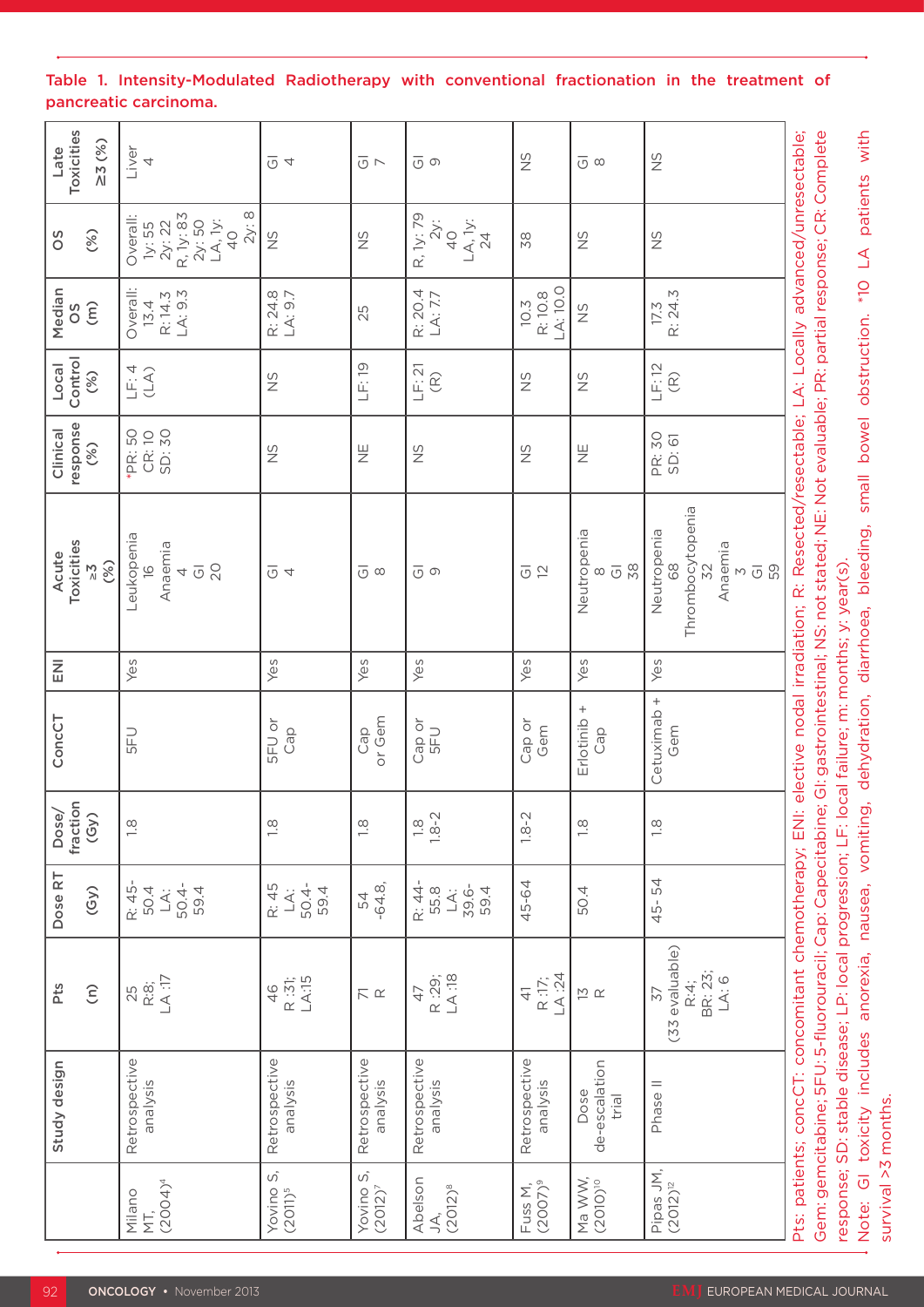|                  | Late<br>Toxicities<br>$\geq 3(%)$ | $\frac{0}{2}$                                                                                                                               | $\frac{\omega}{2}$                   |                                                                                                                                                                                                                                   |
|------------------|-----------------------------------|---------------------------------------------------------------------------------------------------------------------------------------------|--------------------------------------|-----------------------------------------------------------------------------------------------------------------------------------------------------------------------------------------------------------------------------------|
| OS               | (%)                               | $2$ ys: 30                                                                                                                                  | 2ys:<br>26.6                         |                                                                                                                                                                                                                                   |
|                  | Median<br>OS<br>(m)               | 14.8                                                                                                                                        | 15.2                                 |                                                                                                                                                                                                                                   |
|                  | Local<br>Control<br>(%)           | LP: 17                                                                                                                                      | LP: 29                               |                                                                                                                                                                                                                                   |
|                  | Clinical<br>response<br>(%)       | PR: 33<br>SD: 67                                                                                                                            | $\frac{5}{2}$                        |                                                                                                                                                                                                                                   |
|                  | Acute<br>Toxicities≥3<br>(%)      | Thrombocytopenia<br>13<br>Neutropenia<br>56<br>$\begin{array}{c} \mathsf{Anaemia} \\ \mathsf{II} \\ \mathsf{GI} \\ \mathsf{22} \end{array}$ | $\frac{S}{\sqrt{2}}$                 | Pts: patients; concCT: concomitant chemotherapy; ENI: elective nodal irradiation; LA: Locally advanced/unresectable; Gem: Gemcitabine; GI:<br>Gastrointestinal; NS: Not stated; Partial response: PR; Stable disease: SD; LP: Loc |
| $\overline{\Xi}$ |                                   | $\stackrel{\circ}{\geq}$                                                                                                                    | $\stackrel{\circ}{\geq}$             |                                                                                                                                                                                                                                   |
| ConcCT           |                                   | Gem                                                                                                                                         | Gem                                  |                                                                                                                                                                                                                                   |
|                  | Dose/<br>fraction<br>(Gy)         | 2.4<br>$\stackrel{\text{\tiny \textsf{I}}}{\sim}$                                                                                           | 2.4<br>$\overline{\mathcal{C}}$      |                                                                                                                                                                                                                                   |
| Dose RT          | (Gy)                              | 50-60                                                                                                                                       | $\rm ^{\rm o}$<br>50-                |                                                                                                                                                                                                                                   |
| Pts              | $\widehat{\boldsymbol{\epsilon}}$ | $50 \leq$                                                                                                                                   | $\underset{\sim}{\otimes}$ $\leq$    |                                                                                                                                                                                                                                   |
|                  | Study<br>design                   | Phase I-II                                                                                                                                  | E<br>Phase                           |                                                                                                                                                                                                                                   |
|                  |                                   | Ben-Josef E,<br>2012 <sup>13</sup>                                                                                                          | Vainshtein JM,<br>2012 <sup>14</sup> |                                                                                                                                                                                                                                   |

## Table 2. Dose-esclation Intensity-Modulated Radiotherapy in the treatment of pancreatic carcinoma.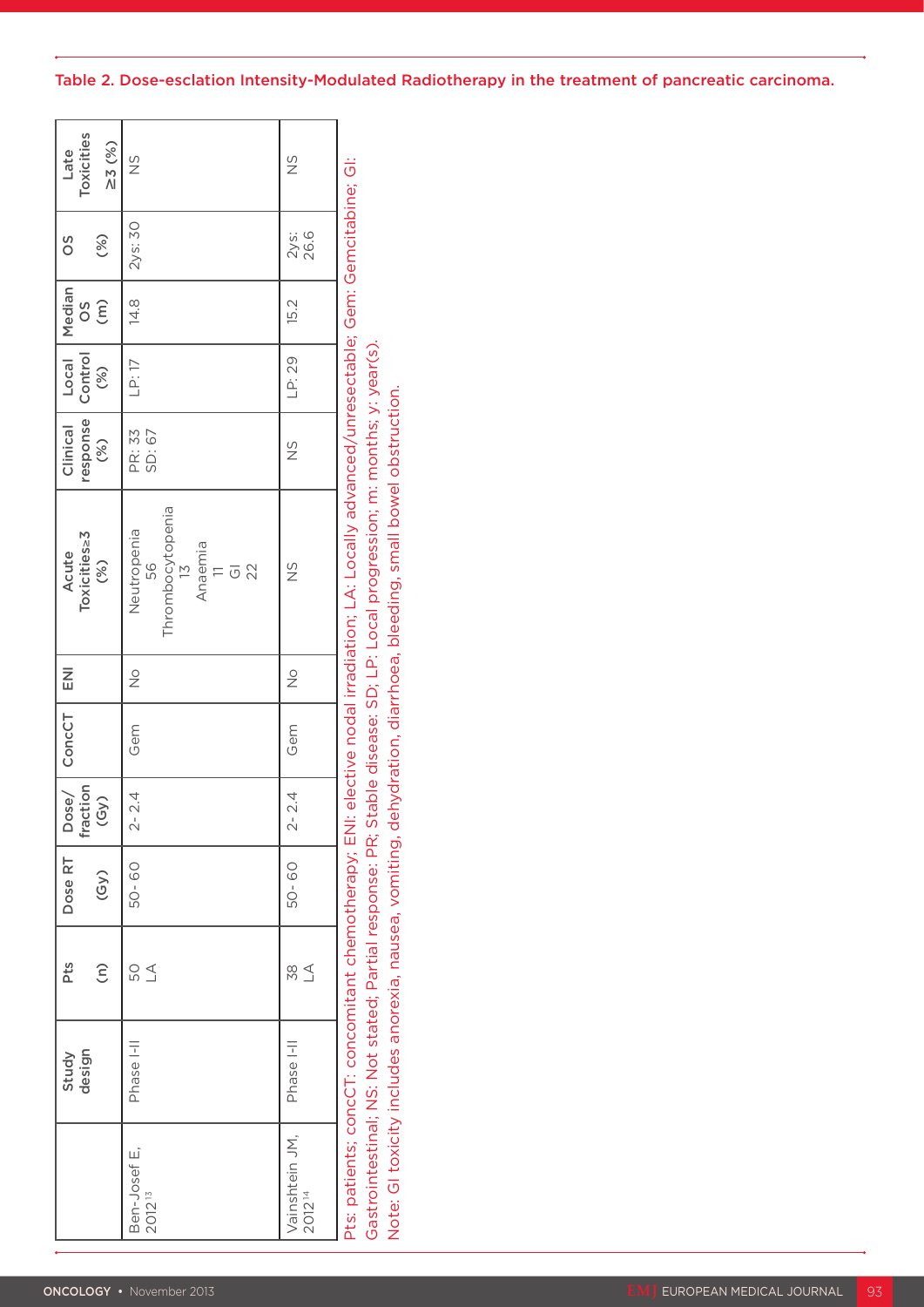|                                    | Clinical trials                                        | Pts<br>$\widehat{\epsilon}$                                 | Dose RT<br>(Gy)                   | fraction<br>Dose/<br>(S <sub>y</sub> ) | ConcCT                                           | $\overline{z}$             | Toxicities <sub>23</sub><br>Acute<br>(%)                                                                                                                                                                                                                                                            | response<br>Clinical<br>(%) | Control<br>Local<br>(%) | Median<br>$\widehat{E}$<br>SO | $\frac{5}{2}$<br>$\frac{6}{5}$ | Toxicities<br>$\geq 3(%)$<br>Late |
|------------------------------------|--------------------------------------------------------|-------------------------------------------------------------|-----------------------------------|----------------------------------------|--------------------------------------------------|----------------------------|-----------------------------------------------------------------------------------------------------------------------------------------------------------------------------------------------------------------------------------------------------------------------------------------------------|-----------------------------|-------------------------|-------------------------------|--------------------------------|-----------------------------------|
| Crane CH,<br>2001 <sup>15</sup>    | Phase <sup>1</sup>                                     | $\overline{\omega} \subsetneq$                              | 52                                | 3.3                                    | Gem                                              | Yes                        | Trombocytopenia<br>Leukopenia<br>Anaemia<br><b>OO1</b><br>$\overline{20}$<br>$\overline{C}$<br>60<br>$\overline{\circ}$                                                                                                                                                                             | PR: 20                      | LP: 67                  | $\frac{5}{2}$                 | $\frac{S}{Z}$                  | SN                                |
| Bai YR,<br>2003 <sup>16</sup>      | Phase <sup>1</sup>                                     | evaluable)<br>$\frac{6}{10}$<br>$\preceq$<br>$\overline{2}$ | 3D-CRT<br>IMRT:<br>21-30<br>$50+$ | $\sim$<br>$\mathsf{M}$                 | Gem\or 5FU                                       | Yes                        | Trombocytopenia<br>Neutropenia<br>Anaemia<br>$\supseteq$<br>LN                                                                                                                                                                                                                                      | PR: 31                      | $\frac{5}{2}$           | $\frac{5}{2}$                 | 55                             | $\frac{5}{2}$                     |
| Koong AC,<br>2005 <sup>17</sup>    | Phase II                                               | $\supseteq$                                                 | IMRT: 45+<br>SRS: 25              | $\frac{8}{1}$                          | <b>SFU or</b><br>Cap                             | Yes                        | $\overline{\circ} =$                                                                                                                                                                                                                                                                                | SD: 100                     | LP:6                    | 7.7                           | $\overline{5}$                 | $\equiv$                          |
| Ben-Josef E,<br>2004 <sup>18</sup> | Retrospective<br>analysis                              | LA: 8<br>$\mathsf{R}$ 7;<br>$\overline{5}$                  | R: 45-54<br>LA: 54                | $.8 - 2.16$<br>2.16<br>25              | Celecoxib<br>Cap or                              | Yes                        | $\overline{\circ}$ $\sim$                                                                                                                                                                                                                                                                           | $\frac{5}{2}$               | LF:14<br>$\widehat{R}$  | $\frac{S}{Z}$                 | $\Delta$ :<br>69               | $\frac{5}{2}$                     |
| 2010 <sup>19</sup><br>Ji JS,       | Retrospective<br>analysis                              | $\overline{\omega}$ $\overline{\Delta}$                     | 50.4-55                           | $1.8 - 2.2$                            | Cap                                              | Yes                        | $\circ$                                                                                                                                                                                                                                                                                             | PR: 53<br>SD: 47            | LP:O                    | 6.5                           | 36.8                           | $\frac{5}{2}$                     |
| Chang JS,<br>2012 <sup>20</sup>    | Retrospective<br>analysis                              | 58                                                          | 45-60                             | $1.8 - 2.2$                            | Cisplatin+<br>Gem or<br>Gem or<br>$\overline{S}$ | $\stackrel{\circ}{\simeq}$ | Trombocytopenia<br>Leukopenia<br>Anaemia<br>$\supseteq$<br>$\frac{1}{2}$<br>29<br>$\overline{\circ}$<br>$\mathsf{L}\Omega$                                                                                                                                                                          | PR: 53<br>SD: 39            | LR: 25                  | 21.2                          | 61.5                           | $\overline{O}$ $\overline{O}$     |
| Son SH,<br>2012 <sup>21</sup>      | Retrospective<br>analysis                              | $\approx$ $\leq$                                            | 45 or 50                          | or 2.5<br>M                            | 5FU                                              | $\frac{\circ}{\mathbb{Z}}$ | Trombocytopenia<br>Neutropenia<br>$\infty$                                                                                                                                                                                                                                                          | PR: 58<br>SD: 42            | LF:8                    | 12.1                          | $\frac{5}{2}$                  | $\frac{5}{2}$                     |
|                                    | progression; LF: Local failure; m: months; y: year(s). |                                                             |                                   |                                        |                                                  |                            | Pts: patients; concCT: concomitant chemotherapy; ENI: elective nodal irradiation; R: Resected/resectable; LA: Locally advanced/unresectable;<br>Cap: Capecitabine; Gem: Gemcitabine; 5FU: 5-Fluorouracil; Gl: Gastrointestinal; NS: Not stated; Partial response: PR; Stable disease: SD; LP: Local |                             |                         |                               |                                |                                   |

#### Table 3. Intensity-Modulated Radiotherapy with altered fractionation in the treatment of pancreatic carcinoma.

Note: GI toxicity includes anorexia, nausea, vomiting, dehydration, diarrhoea, bleeding, small bowel obstruction.

Note: GI toxicity includes anorexia, nausea, vomiting, dehydration, diarrhoea, bleeding, small bowel obstruction.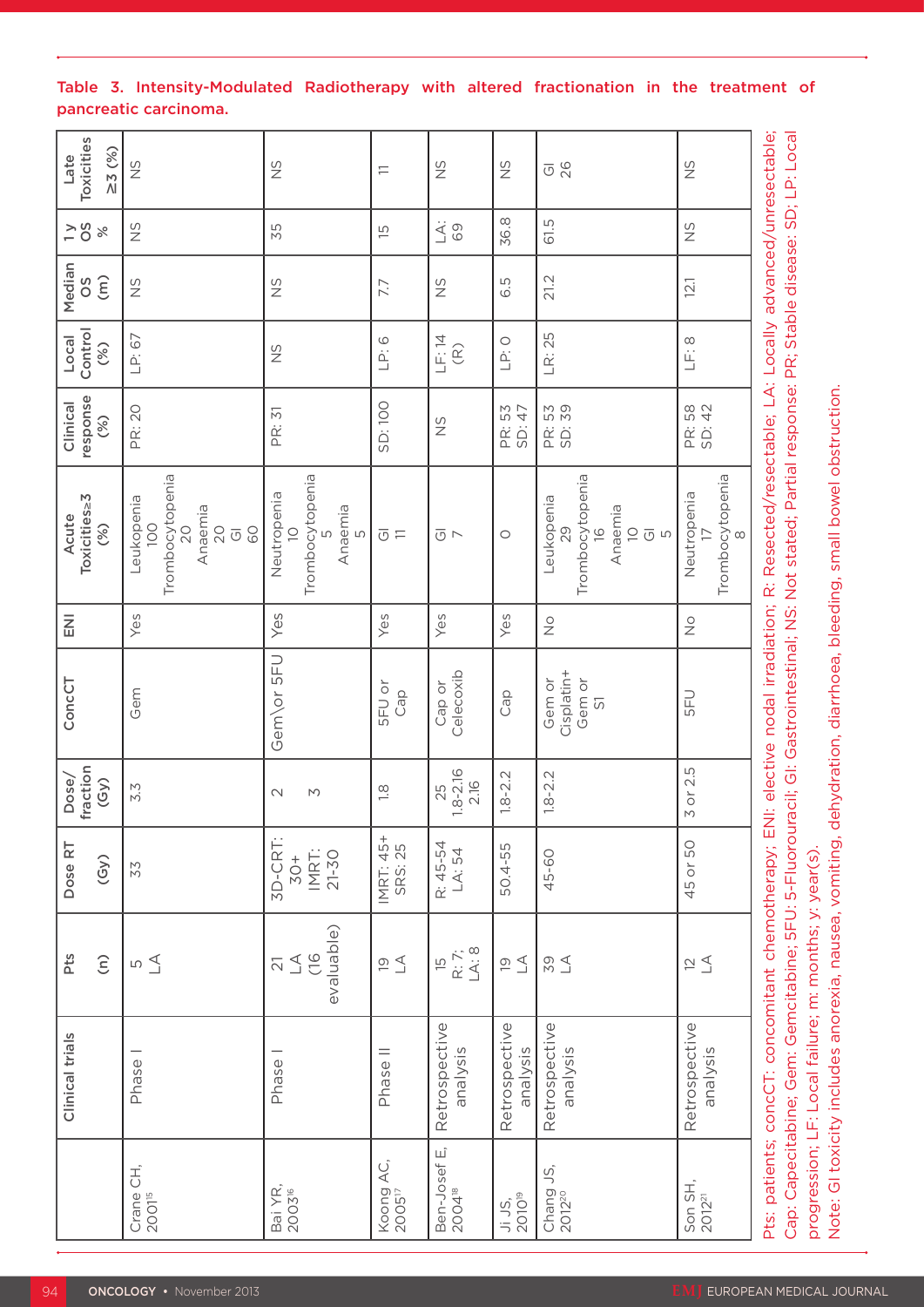The dose-limiting toxicities were neutropaenia, diarrhoea, and rash. Six patients enrolled in DL-1 completed the planned treatment. Only minor toxicities such as fatigue, elevated liver enzymes, and anorexia were shown with less GI toxicity if compared to conformal  $RT<sup>11</sup>$ 

Finally, the efficacy of combination cetuximab plus gemcitabine with IMRT, as neoadjuvant treatment in patients with LAPC, was investigated in a Phase II trial.<sup>12</sup> 37 patients were enrolled, and 33 were assessable for response. 25 patients (76%) underwent resection and 23 (92%) had negative surgical margins. Grade 3 (<10% viable tumour cells) or IV (no viable tumour cells) tumour kill, including two (8%) pathological complete responses (pCR), were found in 24% of resected tumours. Overall, median survival was 17.3 months, compared to 24.3 for resected patients.

#### Dose-Escalation Trials

Furthermore, to confirm that dose escalation intensification by IMRT could improve local control and survival, two Phase I/II studies were conducted (Table 2). 13-14 Dose levels were escalated to 60 Gy. In the first study, 50 patients with unresectable pancreatic cancer were accrued.<sup>13</sup> Grade 3-4 GI acute toxicities were observed in 11 patients (22%) and the recommended dose was 55 Gy. Median and 2-year OS were 14.8 months and 30%, respectively. 12 patients (24%) underwent resection (10 R0, 2 R1) with a median survival of 32 months.

38 patients were subsequently analysed by the same authors<sup>14</sup> showing a median survival of 15.2 months and 2-year OS was 26.6% Median progression-free survival (PFS) was 8.6 months. Local and distant progression occurred in 11 patients (29.0%) and 25 patients (65.8%), respectively. The ability of CA19-9 to act as a disease-monitoring biomarker was also demonstrated.

#### Altered Fractionated Radiotherapy

The tolerability of IMRT with altered fractionations was also evaluated (Table 3). In one dose escalation trial,<sup>15</sup> hypofractionated  $(33 \text{ Gy}/11)$ fractions) IMRT was delivered in combination with gemcitabine. Five patients were enrolled and treated in two dose levels. All three patients in the first cohort (gemcitabine at 350 mg/m2) suffered from myelosuppression and upper GI toxicity. Therefore, a lower gemcitabine dose  $(250 \, \text{mg/m}^2)$  was later administered. The acute toxicity profile was confirmed and further investigations were expected.

21 patients with locally advanced pancreatic cancer (LAPC) were enrolled in the following Phase I trial.<sup>16</sup> Patients received doses between 21 Gy to 30 Gy in 7-10 fractions by IMRT following 2 weeks after a conventional RT of 30 Gy/15 fractions. The total escalation tumour dose was 51, 54, 57, 60 Gy, respectively. 16 patients who had completed the RT treatment plan were evaluated. No patient suffered more than Grade 3 acute toxicities.

The efficacy of IMRT in patients with LAPC was confirmed in a Phase II study.<sup>17</sup> 19 patients were enrolled to receive IMRT (45 Gy, 1.8 Gy/day) and concurrent 5-FU followed by a boost with stereotactic radiosurgery (SRS, 25 Gy, single fraction). 16 patients completed the planned therapy. Although Grade 3 toxicity was observed in 2 patients, 15 patients were free from local progression until death with a median OS of 33 weeks.

A low toxicity profile of IMRT was also confirmed in a retrospective analysis of 15 patients.<sup>18</sup> A total dose of 45 or 54 Gy, 1.8 or 2.16 Gy/fraction was delivered in adjuvant or neoadjuvant setting, respectively. Concurrent capecitabine and celecoxib were given to seven patients (73%). Grade 1/2 nausea or vomiting developed in eight patients (53%) and Grade 1/2 haematologic toxicity in nine patients (60%). Only one patient had a gastric ulceration that responded to medical management (Grade 3 GI toxicity). With a median follow-up of 8.5 months, no deaths but one local relapse (14%) were reported in resectable patients. The 1-year survival rate of uresectable patients was 69%.

19 patients with LAPC were enrolled in a study where capecitabine was concurrently administrated with Helical Tomotherapy (HT), an advanced IMRT with integrated CT imaging<sup>19</sup> (total dose=50-55 Gy, 1.8-2.2 Gy/fraction). Overall, in-field response rate was 42.3%. Partial responses were achieved in 53.3% of the pancreatic masses and 25% of regional lymph nodes. With a median follow-up of 6.5 months, no lesion showed in-field progression. Only Grade 1 toxicities were developed.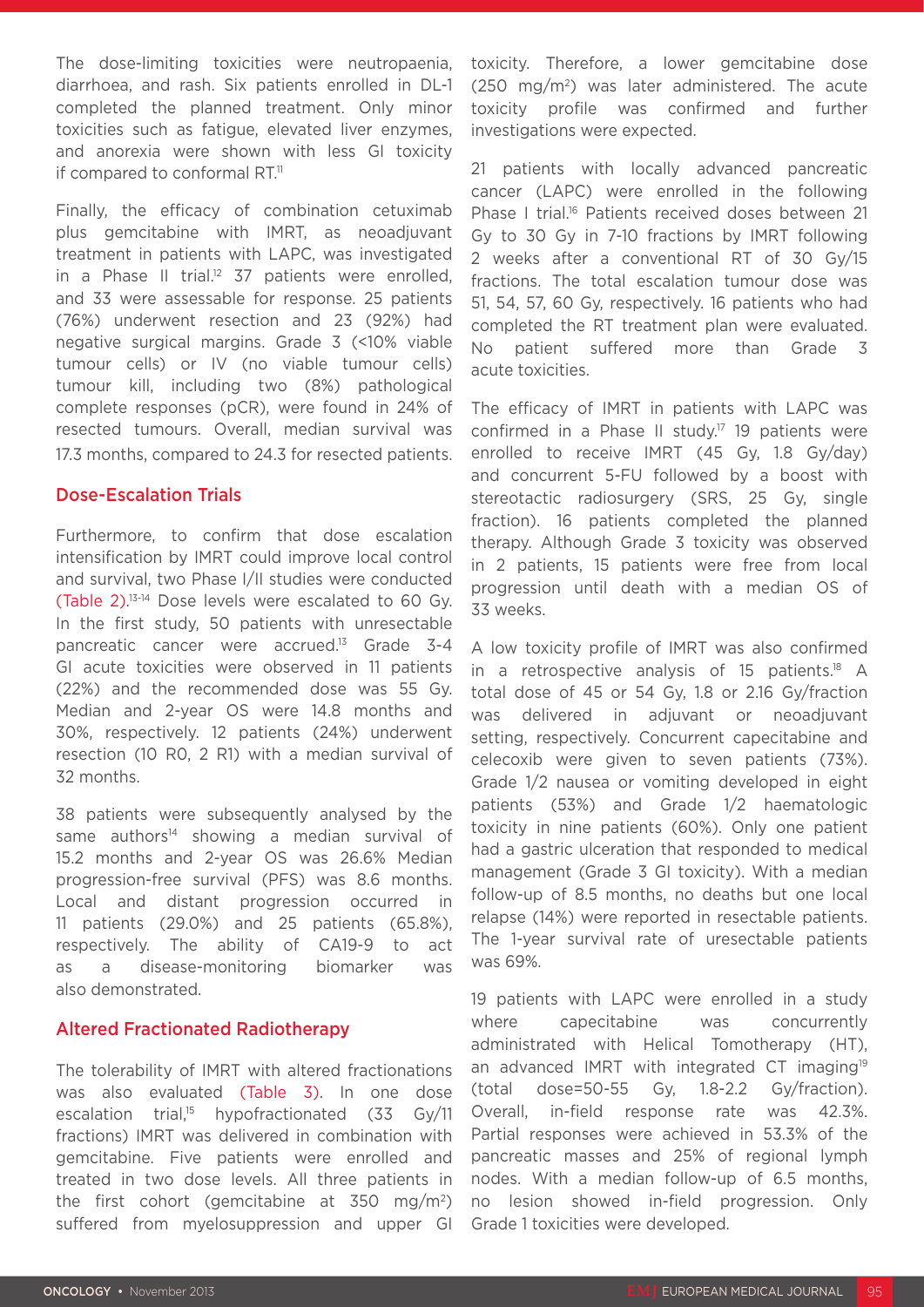Data of 39 patients with LAPC treated with RT using high-dose HT (median dose =58.4 Gy) and concomitant chemotherapy were retrospectively reviewed.20 29 patients (74%) received gemcitabine during HT. Acute toxicities were acceptable with no GI toxicity higher than Grade 3. Late GI toxicity ≥Grade 3 occurred in 10 patients (26%). The median follow-up was 15.5 months for the entire cohort, and 22.5 months for the surviving patients. Eight patients (21%) were converted to resectable status and a pCR was found in one patient. The 1 and 2-year local PFS rates were 82.1% and 77.3% respectively. The median OS and PFS were 21.2 and 14.0 months, respectively.

Finally, Son et al.<sup>21</sup> evaluated the technical feasibility of hypofractionated HT with concurrent and sequential chemotherapy in 12 patients with LAPC. The total dose delivered was 45 Gy/15 fractions or 50 Gy/20 fractions. Grade 2 acute toxicity was developed in seven patients (58%). No patient showed Grade 3 or worse toxicity. Clinical partial response was reported in 58% of patients and 42% had stable disease. One patient (8%) experienced local progression and 9 patients (75%) experienced distant progression (median follow-up=31.1 months). No patient had regional failure. PFS and OS were 7.6 and 12.1 months, respectively.

## DISCUSSION AND CONCLUSIONS

Pancreatic adenocarcinoma was wrongly considered in the past as a radioresistant tumour. On the contrary, although more data are needed before firm conclusions can be drawn, this tumour can be locally controlled by RT with a total dose of 45-50 Gy as documented by the ability to achieve a complete pathological

response rate up to 20%.18,20,22 Unfortunately, a safe administration of this dose is not easy due to the presence of several radiosensitive surrounding organs; kidneys, liver, small intestine, stomach, duodenum, and spinal cord. Thus, RT for pancreatic cancer currently represents a technological challenge.

In this analysis, we evaluated toxicity and clinical outcomes obtained by the use of IMRT in the last 10 years. As reported, IMRT was able to reduce the irradiation of normal tissue with acceptable grade of acute and late GI toxicity. Unfortunately, most data comes from retrospective analysis or preliminary Phase I or II trials. The only study that compared the toxicity among patients undergoing three dimensional-RT and patients undergoing IMRT, actually compared two different patient populations, one from a randomised and the other from a cohort study.<sup>5</sup> For these reasons the results of this comparison cannot be considered totally credible and generalisable. Moreover, a great heterogeneity regarding recruitment criteria (periampullary, biliary duct and/or pancreatic carcinoma; resectable and/or LAPC), treatment target volumes (elective nodal irradiation or not, different margins for CTV and PTV) and response and toxicity evaluation criteria, was observed.

Based on these considerations, new prospective studies with quality protocols for outcomes evaluation, more standardised contouring guidelines,23-24 and cost-effective evaluation<sup>25</sup> are needed to better define any clinical benefit of IMRT and to resolve some emerging controversy in healthcare economy related to the technology innovations in radiation oncology and clinical outcomes.

#### REFERENCES

1. Malvezzi M et al. European cancer mortality predictions for the year 2013. Ann Oncol. 2013;24(3):792-800.

2. Goodman KA, Hajj C. Role of radiation therapy in the management of pancreatic cancer. J Surg Oncol. 2013;107(1):86-96.

3. Morganti AG et al. A systematic review of resectability and survival after concurrent chemoradiation in primarily unresectable pancreatic cancer. Ann Surg Oncol. 2010;17(1):194-205.

4. Milano MT et al. Intensity-modulated

radiotherapy in treatment of pancreatic and bile duct malignancies: toxicity and clinical outcome. Int J Radiat Oncol Biol Phys. 2004;59(2):445-53.

5. Yovino S et al. Intensity-modulated radiation therapy significantly improves acute gastrointestinal toxicity in pancreatic and ampullary cancers. Int J Radiat Oncol Biol Phys. 2011;79(1):158-62.

6. Regine WF et al. Fluorouracil vs gemcitabine chemotherapy before and after fluorouracil-based chemoradiation

following resection of pancreatic adenocarcinoma: A randomized controlled trial. JAMA. 2008;299(9):1019- 26.

7. Yovino S et al. Analysis of local control in patients receiving IMRT for resected pancreatic cancers. Int J Radiat Oncol Biol Phys. 2012;83(3):916-20.

8. Abelson JA et al. Intensitymodulated radiotherapy for pancreatic adenocarcinoma. Int J Radiat Oncol Biol Phys. 2012;82(4):e595-601.